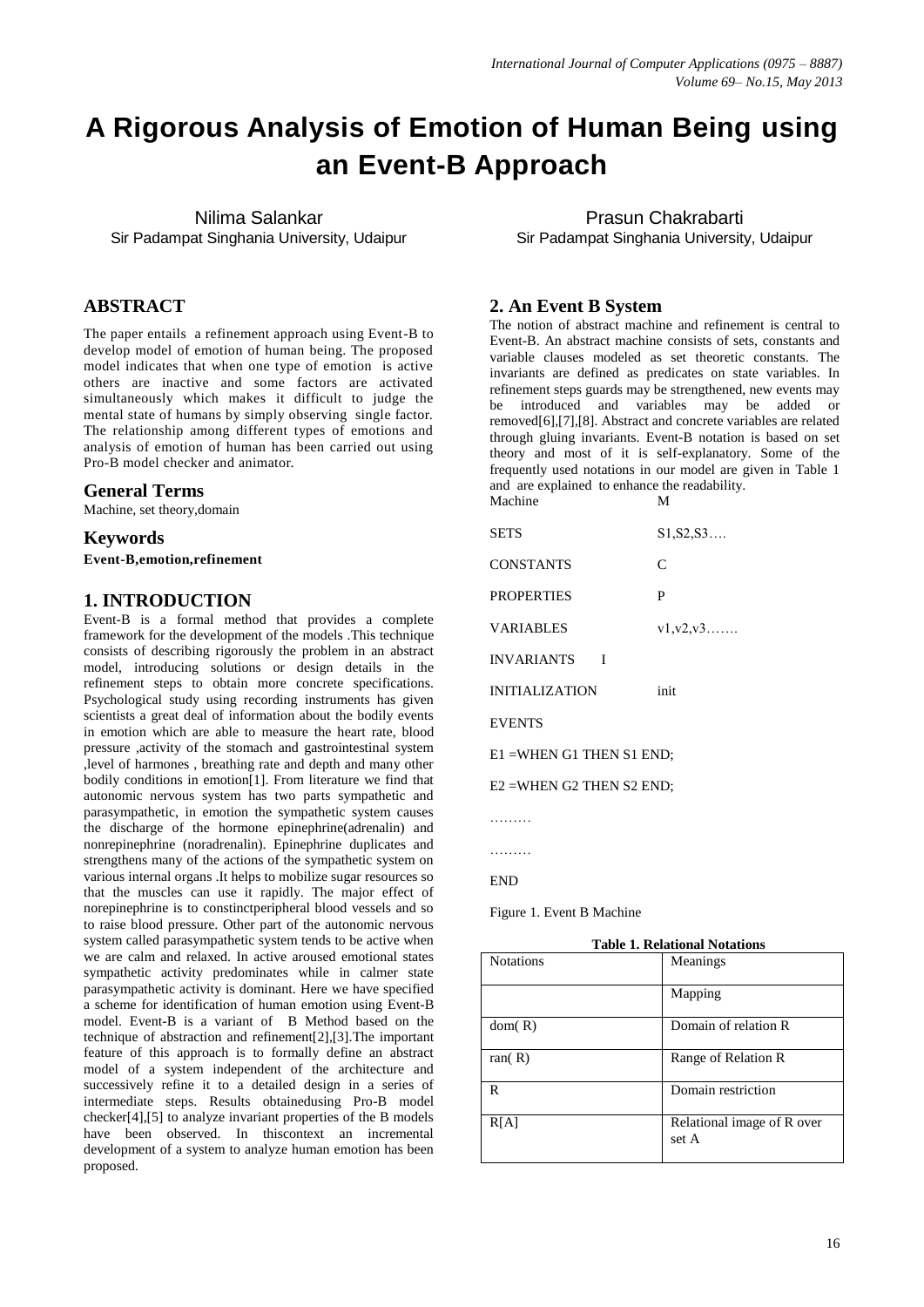Let *A* and *B* be two sets, then relational constructor(1) defines the set of relations between A and B as:

 $A1B = P(A \times B)$  where *x* is Cartesian product of *A* and *B*. A mapping of element  $a:A$  and  $b:B$  in relation  $R$   $A1B$  is written as *a*m*b*. The domain of a relation *R : A1B* is the set of elements of *A* that *R* relates to some elements in *B* defined as: *dom( R) ={a| a:A &#b.( b:B &amb:R)}* 

Similarly, the range of relation *R : A1B* is defined as set of elements in *B* related to some element in *A* defined as :

*ran( R) ={b| b:B &#a.( a:A &amb: R)}*

A relation *R : A1B* can be projected on a domain *U(A* called domain restriction*(R)* defined as:

*U R R={amb | amb:R& a:U}*

The Relational image *R[U]* where *U( A* is defined as:

*R[U]={b|#a. amb: R &a:U}*

The Relational inverse  $(R^{-1})$  of a relation R is defined as:

 $R^{-1} = \{bm \ | \ p$ ma $\mid \ amb \in R \}$ 

A function is a relation with Cartesian restrictions[9],[10]. The function may be partial function $(2)$  or a total function (3). A partial function from set *A* to  $B(A2B)$  is a relation which relates an element in *A* to at most one element in *B*. A total function from set *A* to *B (A3B)* is a partial function where *dom(f)=A* , i.e. each element of set *A* is related to exactly one element of set *B*. In the guarded statement, the guard *(G)* of the event is expressed as a first order predicate. The action of events are specified as simultaneous assignments of state variables usingsubstitution statements[11],[12]. Events occur spontaneously whenever their guards hold true and they are executed automatically[13]. Structure of machine is given in Figure 1.

#### **3. Model**

The proposed model consists of *p* samples and *c* conditions resulted as a emotion where *p>2* and c*≥2,*where c1≠c2 and p1≠p2.The system is asynchronous such that no bound can be placed on the time required on diagnosis of type. It is assumed that diagnosis faults may occur. Formally a system described in terms of six elements.

| $P = \{p1, p2, \ldots, pn\}$                        | No of samples                          |  |
|-----------------------------------------------------|----------------------------------------|--|
| $C = \{c1, c2, \ldots, cn\}$                        | Types of emotion                       |  |
| $T = \{t1, t2, \ldots, t(n)\}$                      | Set of time values                     |  |
| $Y = \{y1, y2, , yn\}$                              | Set of outputs                         |  |
| $X = \{x1, x2, \ldots, xn\}$                        | Set of time dependent input functions  |  |
| $Y = \{y1, y2, , yn\}$                              | Set of time dependent output functions |  |
| Intensity (fear, anger) $\alpha$ Sympathetic System |                                        |  |
|                                                     |                                        |  |

Intensity(relax, calm) α Parasympathetic System



**Figure 2. The intensity of the emotion directly proportional to fear, anger, relax and calm**

#### **4. Flow of model**

To analyze the type of emotion stated in section proposed model, we have used an approach of construction of abstract model and further introduced refinement of abstract model by introducing more variables and operations as shown in figure 3 .In refinementwe have introduced variables *fear ,anger,*



**Figure 3. Flow of Model**

## **5. Flow of Model**

In this section development of a system of emotion has been outlined as below:

## **Outline of the refinement steps**

In this development begin with abstract model of emotions and successively refine it to a next model which categorize the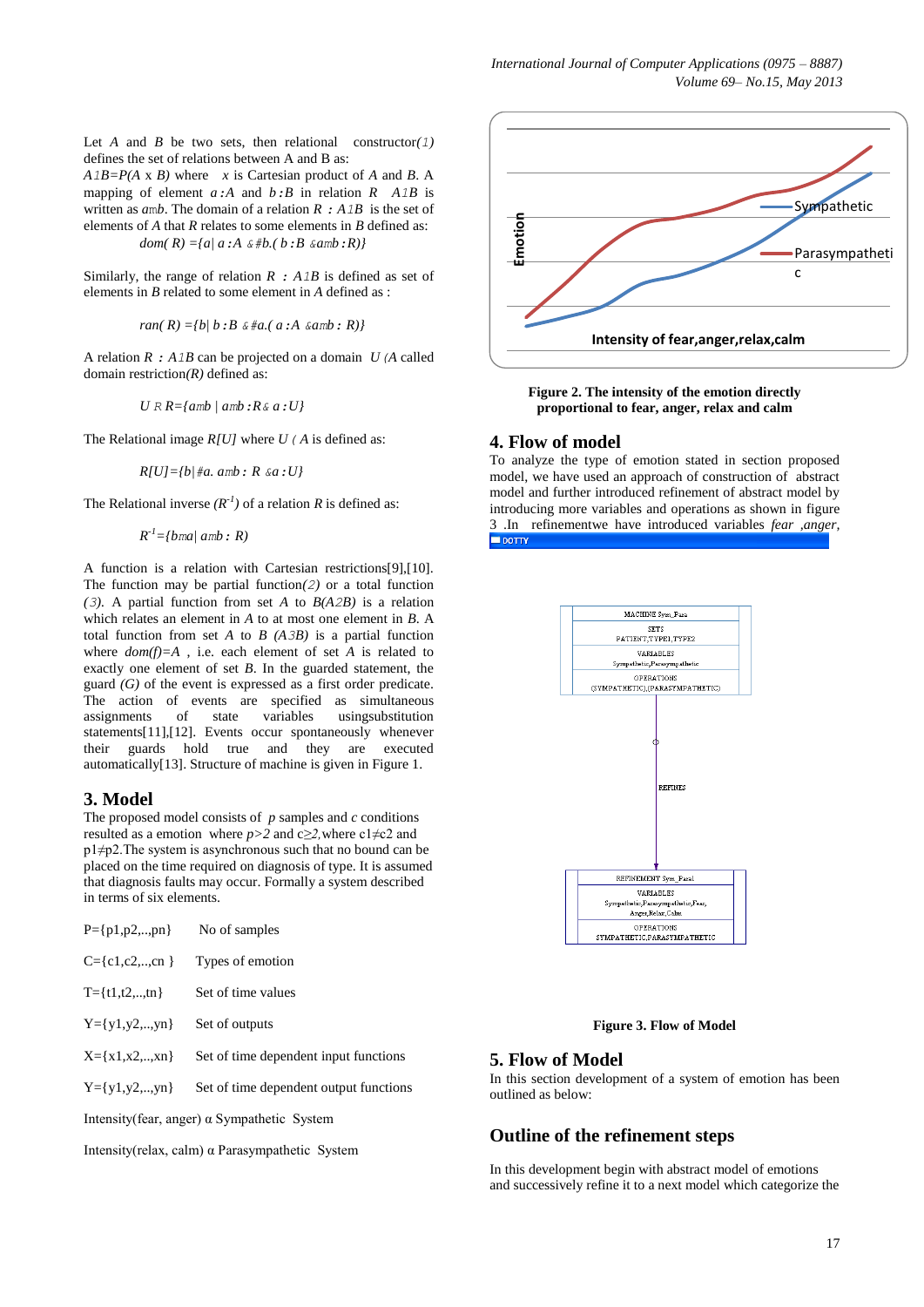sympathetic and parasympathetic based on specific types of emotion. Incremental development of the system consists of following steps.

- *a. Abstract Model* consists of a division of a autonomic nervous system. We have assumed that division is mutually exclusive. Once the diagnosis falls into the category of Type1 then it no longer available for the another diagnosis of Type2.
- *b. Refinement* outlines how fear, anger, relax and calm state of mind helps us to determine exact state of mind.

#### **Abstract Model of emotion**

*\*Sympathetic and Parasympathetic autonomic nervous system\*/* 

*MACHINE Sym\_Para*

*SETS* 

*PATIENT={p1,p2,p3,p4,p5,p6,p7};TYPE1={sy};TYPE2={pa}*

*VARIABLES Sympathetic,Parasympathetic*

*INVARIANT*

*/\*I1\*/ Sympathetic:PATIENT+->TYPE1 &*

*/\*I2\*/ Parasympathetic:PATIENT +->TYPE2*

*INITIALIZATION*

*Sympathetic:={} ||Parasympathetic:={}* 

*OPERATIONS*

*SYMPATHETIC(pp,tt)=*

*PRE pp:PATIENT& tt:TYPE1 THEN*

*SELECT pp/:dom(Sympathetic) &pp/:dom(Parasympathetic) THEN*

*Sympathetic:=Sympathetic\/{pp|->tt}* 

*END*

*END;*

*PARASYMPATHETIC(pp,tt)=*

*PRE pp:PATIENT& tt:TYPE2 THEN*

*SELECT pp/:dom(Parasympathetic) &pp/:dom(Sympathetic) THEN*

*Parasympathetic:=Parasympathetic\/{pp|->tt}*

*END*

*END*

*END*

**Figure 4. Abstract model of emotion**

The abstract model of a emotion *MACHINE Sym\_Para* is given as B machine developed on Pro-B is given in Figure 4. The *PATIENT,TYPE1* and *TYPE2* sets define types for model. The variable sympathetic is defined as partial function from *PATIENT* to *TYPE1* in *invariant I-1*. It contains mapping from *PATIENT* to*TYPE1*. It indicates that patient pp has been diagnosed for type tt. The partial function ensures that type is associated with only one patient. The variable parasympathetic is a relation between *PATIENT* and *TYPE2* defined in invariant *I-2*. This mapping indicates that a patient pp has been diagnosed for type tt. The *sympathetic* and *parasympathetic* variables are initialized as empty sets. In this machine a diagnosed patients are added to the particular set. It may be noticed that all diagnosed patients must be removed from to be diagnose list.

#### **Introducing fear, anger, relax and calm**

*/\*Sympathetic(Fear & Anger) and Parasympathetic(Relax and Calm) Situation of Stress\*/*

*REFINEMENT Sym\_Para1*

*REFINES Sym\_Para*

*VARIABLES Sympathetic,Parasympathetic,Fear,Anger,Relax,Calm*

*INVARIANT*

*/\*I3\*/ Fear :PATIENT+->TYPE1 &*

*/\*I4\*/ Anger:PATIENT+->TYPE1 &*

*/\*I5\*/ Relax:PATIENT+->TYPE2 &*

*/\*I6\*/ Calm :PATIENT+->TYPE2* 

*INITIALIZATION*

*Sympathetic:={} ||Parasympathetic:={}|| Fear:={}||Anger:={}||Relax:={}||Calm:={}*

*OPERATIONS*

*SYMPATHETIC(pp,tt)=*

*PRE pp:PATIENT& tt:TYPE1 THEN*

*SELECT pp/:dom(Fear) &pp/:dom(Anger) THEN*

*Sympathetic:=Sympathetic\/{pp|->tt} ||*

*Fear:=Fear \/ {pp|->tt} ||*

*Anger:=Anger\/{pp|->tt}*

*END*

*END;*

*PARASYMPATHETIC(pp,tt)=*

*PRE pp:PATIENT& tt:TYPE2 THEN*

*SELECT pp/:dom(Relax) &pp/:dom(Calm) &pp/:dom(Fear) &pp/:dom(Anger) THEN*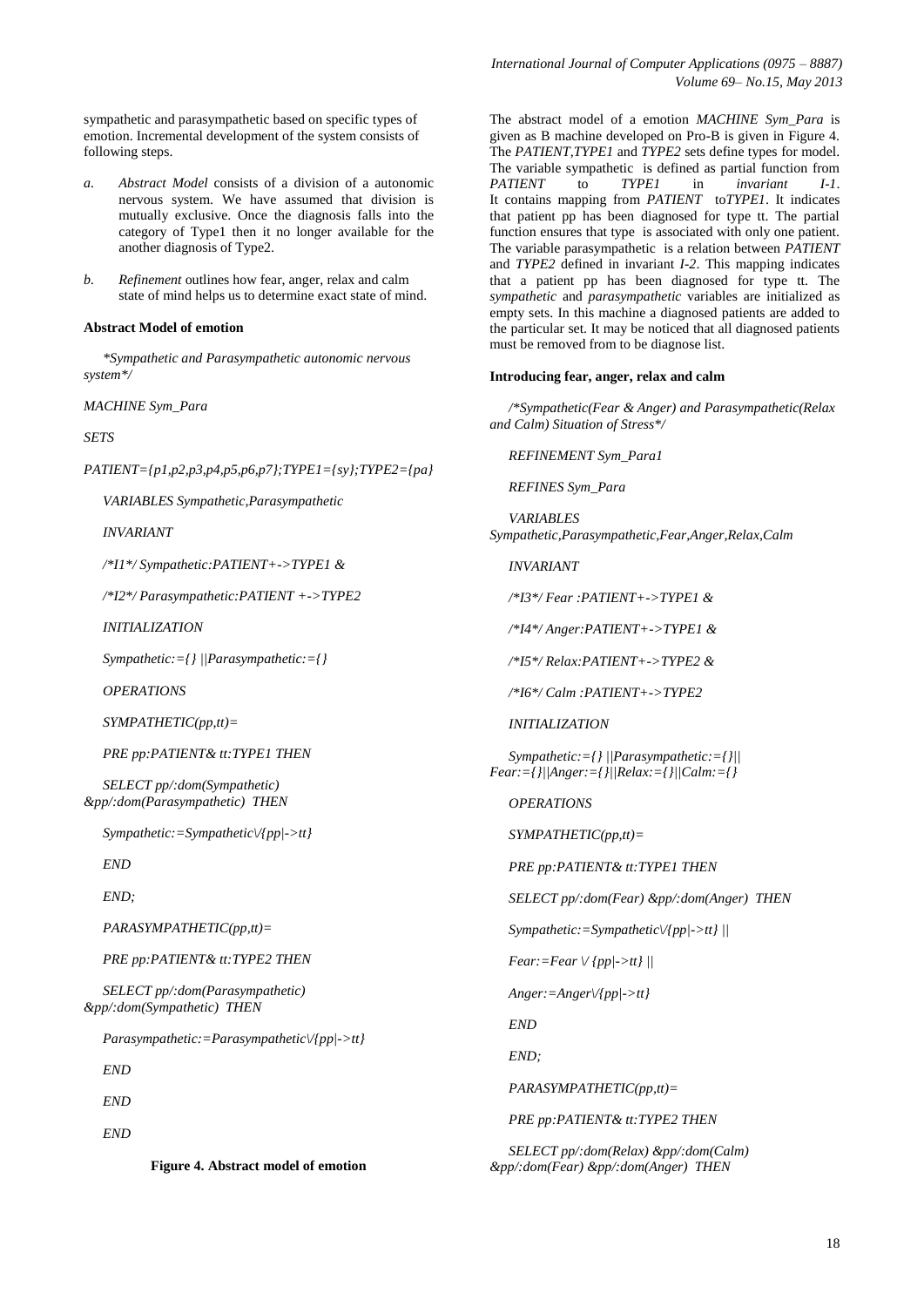*Parasympathetic:=Parasympathetic\/{pp|->tt}||*

*Relax:=Relax\/{pp|->tt} || Calm:=Calm\/{pp|->tt} END END END*

#### **Figure 5. Introducing fear, anger, relax and calm**

The refinement of abstract model of emotion *REFINEMENT Sym\_Para1* is given in Figure 5, various others variables are introduced. The invariant corresponding to fear ,anger,relax and calm are given in *I-3,I-4,I-5andI-6*.

| <b>Analysing Invariant</b>                     |                                    |
|------------------------------------------------|------------------------------------|
|                                                | Conjuncts of the INVARIANT clause: |
| (Sympathetic: [PATIENT+>TYPE1])<br>$=$ TRUE    |                                    |
| (Parasympathetic:(PATIENT+>TYPE2))<br>$=$ TRUE |                                    |
| (Fear:(PATIENT+>TYPE1))<br>$=$ TRUE            |                                    |
| (Anger (PATIENT+>TYPE1))<br>$=$ TRUE           |                                    |
| (Relax (PATIENT+>TYPE2))<br>$=$ TRUE           |                                    |
| (Calm (PATIENT+>TYPE2))<br>$=$ TRUE            |                                    |
|                                                |                                    |
|                                                |                                    |

#### **Figure 6. Invariant Status During Model Check**

After developing the model of emotion , the objective is to verify whether the proposed model preserves the properties of emotion and maintains the mutual exclusiveness on the basis of identified factors. The Pro-B tool supports automatic consistency checking of B machines via model checking. However for exhaustive model checking given sets of machine must be restricted to small finite sets and integer variables must be limited to small numeric ranges. After addition of all invariants,model has beenchecked , and all invariants which have designed for analyzing properties of emotion are true for random animation as given in Figure 6.The state of a model after random animation is given in Figure 7.



**Figure 7. State of a model after random animation**

## **6. CONCLUSION**

In this paper an incremental construction of a model of human emotion has been proposed and analysis of the B specifications and invariant properties of this system using Pro-B Model Checker and Animator has been carried out.The experimental results strengthen the fact that abstraction and refinement are valuable techniques for development of models. The Event-B model of emotion also reveals that exhaustive model checking of the specifications on B Model checker provides a clear insight into the system and develops the understanding towards realization of the satisfiabilityof invariant properties.

## **7. REFERENCES**

- [1] Morgan C,KingR,WeiszJ,Schopler J. *Introduction to Psychology*,Tata McGraw-Hill Edition,New Delhi,2011,307-316.
- [2] C Metayer, J R Abrial, and L Voison. Event-B language.RODIN deliverables 3.2, http:// rodin.cs.ncl.ac.uk /deliverables/ D7.pdf, 2005.
- [3] Defago, Schiper, and Urban: Total order broadcast and multicast algorithms: Taxonomy and survey. ACM Computing.Surveys. 36(4), 372–421 ,2004
- [4] Michael Leuschel, Michael Butler, ProB: A Model Checker for B, FME 2003, Volume 2805 of LNCS, 855- 874, Springer,2003.
- [5] J.-R. Abrial.*The B-Book: Assigning programs to meanings*. Cambridge University Press, 1996
- [6] N.Fulmare, D.Yadav, Rigorous analysis of byzantine causal order using Event-B,ISBN:978-1-60558-812 doi>10.1145/1741906.1742074